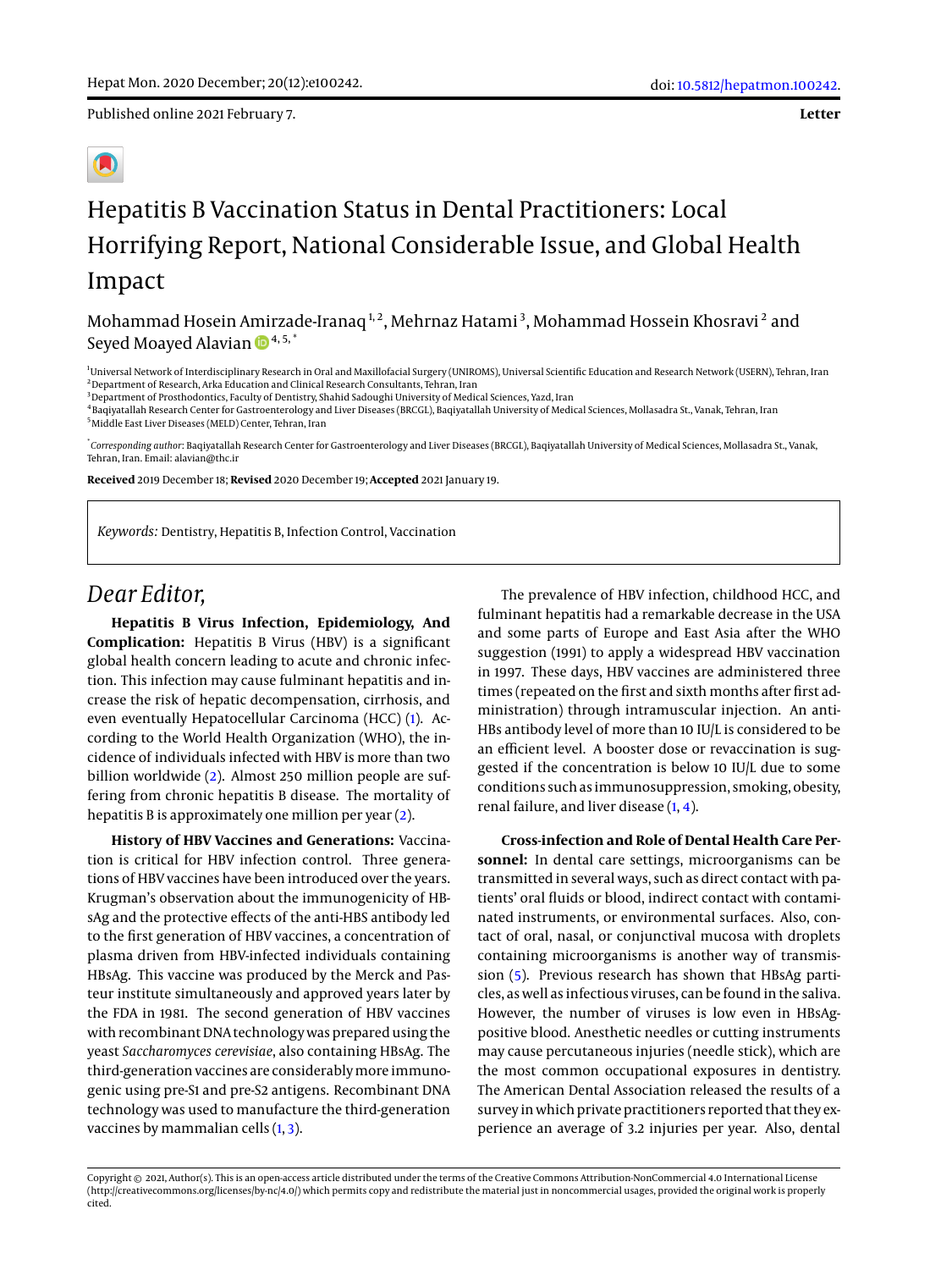educational institutions have reported much higher rates. Considering these reports, the transmission of HBV to the Dental Health Care Personnel (DHCP) is probable. Some previously published studies have reported a prevalence of 16% to 28% for HBV serologic markers among dentists. According to available guidelines, only urgent dental care should be rendered for patients with HBV  $(5, 6)$  $(5, 6)$  $(5, 6)$ . Also, the following steps should be considered:

- Consult the patient's physician regarding the status

- Since hepatitis can alter coagulation, Prothrombin Time (PT) should be measured if bleeding is likely during or after treatment

- Full barrier technique (gloves, masks, disposable gowns, or eye shields) should be used by health care workers who are in direct contact with patients

- Disposable covers are recommended to be used for covering light or drawer handles, as well as bracket trays

- A lined wastebasket should be used for placing all disposable items. Also, guidelines for biohazardous waste should be appropriately followed by bagging and labeling all disposable objects.

- Prevent using ultrasonic instrumentation, highspeed handpieces, or air syringe to reduce aerosol production

- Thirty-second pre-rinsing with chlorhexidine gluconate is recommended.

- All objects and equipment must be scrubbed and sterilized after the procedure is completed.

- A 2% activated glutaraldehyde solution should be used for wiping all environmental and working surfaces.

Historical cases, including nine clusters of HBV transmission from six infected oral surgeons and three infected general dentists between 1970 and 1987, have attracted more concern towards the DHCP role in cross-infection. Since 1987, no case of such transmissions has been reported, which may be attributable to widespread HBV vaccination in dental healthcare personnel and implementation of the 1991 Occupational Safety and Health Administration (OSHA) Bloodborne Pathogens Standard [\(5,](#page-2-4) [7,](#page-2-6) [8\)](#page-2-7).

**Importance of Vaccination in DHCP:** In Iran, approximately 2-3% of people are carriers of the virus, and nearly 300,000 people are suffering from hepatitis, cirrhosis, or hepatocellular carcinoma. In Iran, 70-80% of chronic hepatitis results from HBV as the primary cause [\(2,](#page-2-1) [9](#page-2-8)[-11\)](#page-2-9).

Carrier DHCPs can normally work with specific cautions and protocols, which is difficult but possible; however, the vaccination paradigm aims to immune as many DHCPs as possible to reduce casualties and scathes. The Center for Disease Control (CDC) reported that 100-200 healthcare personnel died due to workplace-origin hepatitis B. Following an increase in the cases of hepatitis B among healthcare personnel, the workers' protection

board declared viral hepatitis an occupational risk. The WHO strategy for viral hepatitis indicates that the goal for incidence is to reduce 30% and 90% of new cases with chronic viral hepatitis by 2020 and 2030, respectively. Also, the WHO emphasizes that for enhancement in infection prevention and control in health care settings, it is critical to provide health workers with free immunization against vaccine-preventable diseases, including HBV vaccines, and provide HBV post-exposure prophylaxis as necessary [\(2,](#page-2-1) [12-](#page-2-10) [14\)](#page-2-11).

**Report of Status of Vaccination in a Medical University:** We conducted a pilot study on hepatitis B vaccination in dentistry students of Shahid Sadoughi University of Medical Sciences, Yazd, Iran, in 2017. All dental students who entered the clinical course were asked about hepatitis B vaccination and the check of antibody titration. Of 164 dentistry students, only three (1.9%) were vaccinated three times, according to the national vaccination guidelines, and 29 (18%) were not vaccinated at all. Considering the cumulative amount of 82% of dentistry students were vaccinated one or more times, it was considered that 56.5% of these students did not check their antibody titration.

**Conclusion and Recommendation:** Iran's national vaccination guideline comprehensively recommends that all healthcare personnel have to be vaccinated against HBV. Also, healthcare personnel has to check their antibody titration routinely to avoid the transmission of HBV. Our pilot study findings revealed a critical situation that due to the inherent invasive properties of dental procedures, such as extractions and root canal therapies including patient blood encounter, the lack of sufficient vaccination in dental students may cause catastrophic outcomes, affecting patients, DHCP, and their families.

Healthcare policymakers need to consider that although policymaking is necessary, it is more important to make these policies work. A comprehensive monitoring system for controlling healthcare practitioners' vaccination status looks to be the next step to reach a high level of infection immunity in society.

## **Footnotes**

**Authors' Contribution:** All authors contributed equally to developing the idea, preparing the draft, and finalizing the manuscript.

**Conflict of Interests:** None declared by authors.

**Ethical Approval:** Not applicable.

**Funding/Support:** None declared by authors.